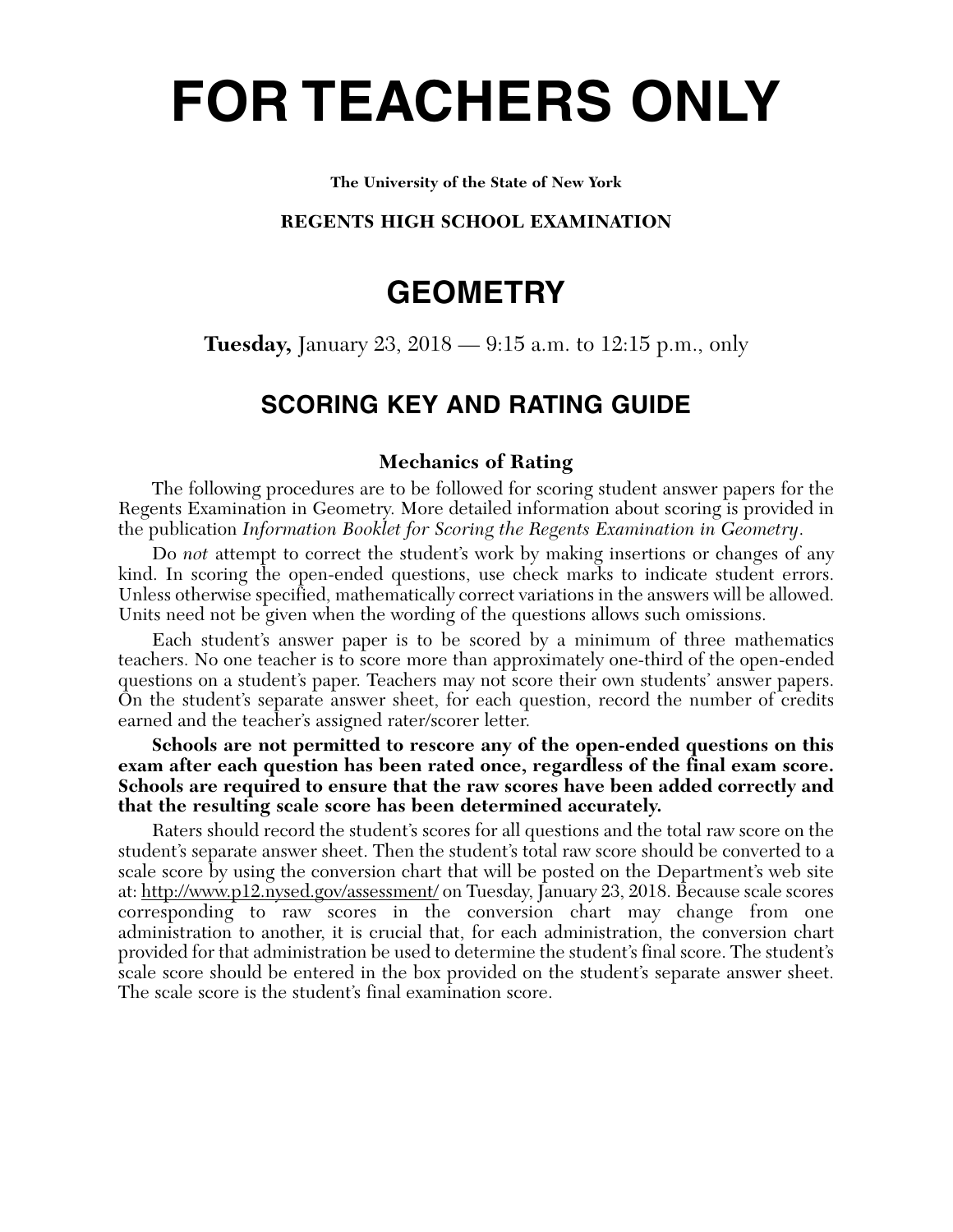**If the student's responses for the multiple-choice questions are being hand scored prior to being scanned, the scorer must be careful not to make any marks on the answer sheet except to record the scores in the designated score boxes. Marks elsewhere on the answer sheet will interfere with the accuracy of the scanning.**

## **Part I**

Allow a total of 48 credits, 2 credits for each of the following. Allow credit if the student has written the correct answer instead of the numeral 1, 2, 3, or 4.

| $(1)$ $1$                    | $(9) \ldots \ldots 3 \ldots$  | $(17)\ldots(4\ldots)$             |
|------------------------------|-------------------------------|-----------------------------------|
| $(2) \ldots \ldots 2 \ldots$ | $(10) \ldots \ldots 4 \ldots$ | $(18)\ldots 2 \ldots$             |
| $(3) \ldots \ldots 4 \ldots$ | $(11)\ldots\ldots\ldots$      | $(19)\ldots(4\ldots).$            |
| $(4) \ldots \ldots 1 \ldots$ | $(12)\ldots \ldots 2 \ldots$  | $(20)\ldots\ldots\,1\ldots\ldots$ |
| $(5) \ldots \ldots 2 \ldots$ | $(13)\ldots\ldots 3\ldots$    | $(21)\ldots(4\ldots)$             |
| $(6) \ldots \ldots 1 \ldots$ | $(14)\ldots\ldots\ldots$      | $(22)\ldots\ldots 2\ldots\ldots$  |
| $(7) \ldots \ldots 3 \ldots$ | $(15)\ldots\ldots 3\ldots$    | $(23) \ldots \ldots 2 \ldots$     |
| $(8) \ldots \ldots 4 \ldots$ | $(16)\ldots(4\ldots)$         | $(24) \ldots 3 \ldots$            |

Updated information regarding the rating of this examination may be posted on the New York State Education Department's web site during the rating period. Check this web site at: http://www.p12.nysed.gov/assessment/ and select the link "Scoring Information" for any recently posted information regarding this examination. This site should be checked before the rating process for this examination begins and several times throughout the Regents Examination period.

The Department is providing supplemental scoring guidance, the "Model Response Set," for the Regents Examination in Geometry. This guidance is intended to be part of the scorer training. Schools should use the Model Response Set along with the rubrics in the Scoring Key and Rating Guide to help guide scoring of student work. While not reflective of all scenarios, the Model Response Set illustrates how less common student responses to constructed-response questions may be scored. The Model Response Set will be available on the Department's web site at: http://www.nysedregents.org/geometryre/.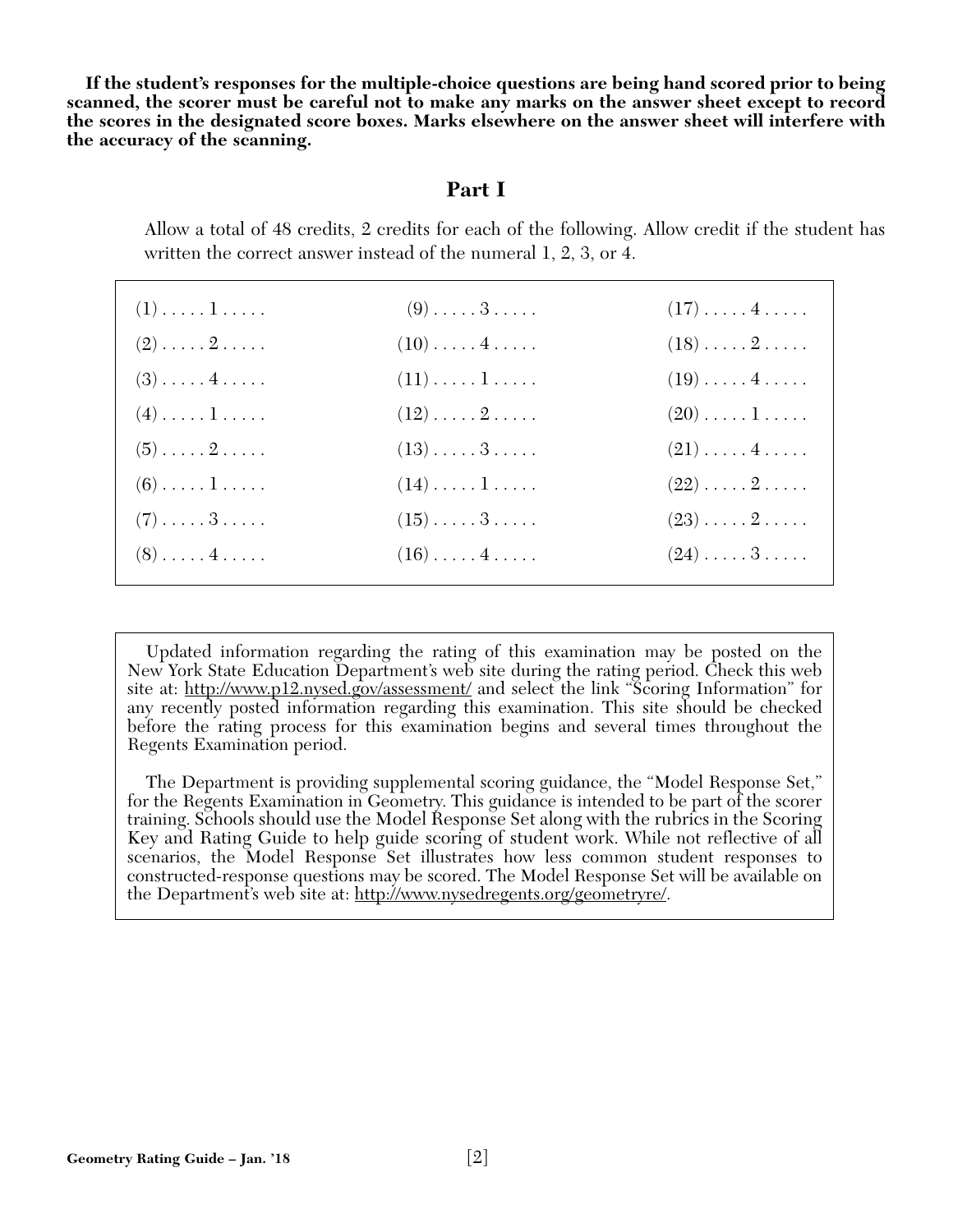## **General Rules for Applying Mathematics Rubrics**

## **I. General Principles for Rating**

The rubrics for the constructed-response questions on the Regents Examination in Geometry are designed to provide a systematic, consistent method for awarding credit. The rubrics are not to be considered all-inclusive; it is impossible to anticipate all the different methods that students might use to solve a given problem. Each response must be rated carefully using the teacher's professional judgment and knowledge of mathematics; all calculations must be checked. The specific rubrics for each question must be applied consistently to all responses. In cases that are not specifically addressed in the rubrics, raters must follow the general rating guidelines in the publication *Information Booklet for Scoring the Regents Examination in Geometry*, use their own professional judgment, confer with other mathematics teachers, and/or contact the State Education Department for guidance. During each Regents Examination administration period, rating questions may be referred directly to the Education Department. The contact numbers are sent to all schools before each administration period.

## **II. Full-Credit Responses**

A full-credit response provides a complete and correct answer to all parts of the question. Sufficient work is shown to enable the rater to determine how the student arrived at the correct answer.

When the rubric for the full-credit response includes one or more examples of an acceptable method for solving the question (usually introduced by the phrase "such as"), it does not mean that there are no additional acceptable methods of arriving at the correct answer. Unless otherwise specified, mathematically correct alternative solutions should be awarded credit. The only exceptions are those questions that specify the type of solution that must be used; e.g., an algebraic solution or a graphic solution. A correct solution using a method other than the one specified is awarded half the credit of a correct solution using the specified method.

## **III. Appropriate Work**

*Full-Credit Responses:* The directions in the examination booklet for all the constructed-response questions state: "Clearly indicate the necessary steps, including appropriate formula substitutions, diagrams, graphs, charts, etc." The student has the responsibility of providing the correct answer *and* showing how that answer was obtained. The student must "construct" the response; the teacher should not have to search through a group of seemingly random calculations scribbled on the student paper to ascertain what method the student may have used.

*Responses With Errors:* Rubrics that state "Appropriate work is shown, but…" are intended to be used with solutions that show an essentially complete response to the question but contain certain types of errors, whether computational, rounding, graphing, or conceptual. If the response is incomplete; i.e., an equation is written but not solved or an equation is solved but not all of the parts of the question are answered, appropriate work has *not* been shown. Other rubrics address incomplete responses.

#### **IV. Multiple Errors**

*Computational Errors, Graphing Errors, and Rounding Errors:* Each of these types of errors results in a 1-credit deduction. Any combination of two of these types of errors results in a 2-credit deduction. No more than 2 credits should be deducted for such mechanical errors in a 4-credit question and no more than 3 credits should be deducted in a 6-credit question. The teacher must carefully review the student's work to determine what errors were made and what type of errors they were.

*Conceptual Errors:* A conceptual error involves a more serious lack of knowledge or procedure. Examples of conceptual errors include using the incorrect formula for the area of a figure, choosing the incorrect trigonometric function, or multiplying the exponents instead of adding them when multiplying terms with exponents.

If a response shows repeated occurrences of the same conceptual error, the student should not be penalized twice. If the same conceptual error is repeated in responses to other questions, credit should be deducted in each response.

For 4- and 6-credit questions, if a response shows one conceptual error and one computational, graphing, or rounding error, the teacher must award credit that takes into account both errors. Refer to the rubric for specific scoring guidelines.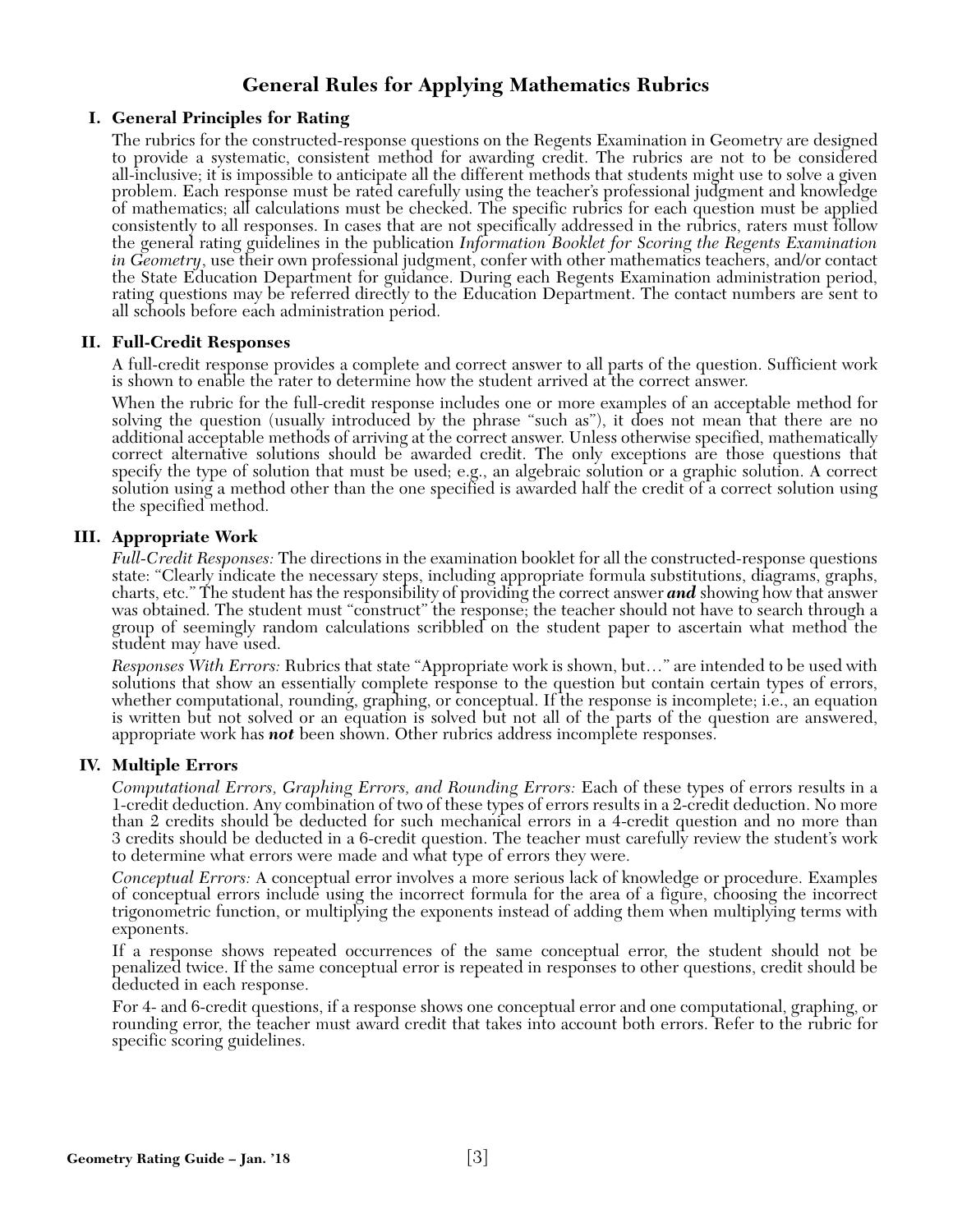## **Part II**

For each question, use the specific criteria to award a maximum of 2 credits. Unless otherwise specified, mathematically correct alternative solutions should be awarded appropriate credit.

- (25) **[2]** A complete and correct proof that includes a concluding statement is written.
	- **[1]** A proof is written that demonstrates a good understanding of the method of proof, but one statement and/or reason is missing or incorrect.

*or*

- **[1]** A proof is written that demonstrates a good understanding of the method of proof, but one conceptual error is made.
- **[0]** The "given" and/or the "prove" statements are written, but no further correct relevant statements are written.

*or*

- **[0]** A zero response is completely incorrect, irrelevant, or incoherent or is a correct response that was obtained by an obviously incorrect procedure.
- (26) **[2]** A correct construction is drawn showing all appropriate arcs, and the square is drawn.
	- **[1]** An appropriate method of construction is shown, but one construction error is made.
	- **[0]** A drawing that is not an appropriate construction is made.

*or*

- **[0]** A zero response is completely incorrect, irrelevant, or incoherent or is a correct response that was obtained by an obviously incorrect procedure.
- (27) **[2]** Increases, and a correct explanation is written.
	- **[1]** Increases, but the explanation is incomplete or partially correct.
	- **[0]** Increases, but no explanation or an incorrect explanation is written.

*or*

**[0]** A zero response is completely incorrect, irrelevant, or incoherent or is a correct response that was obtained by an obviously incorrect procedure.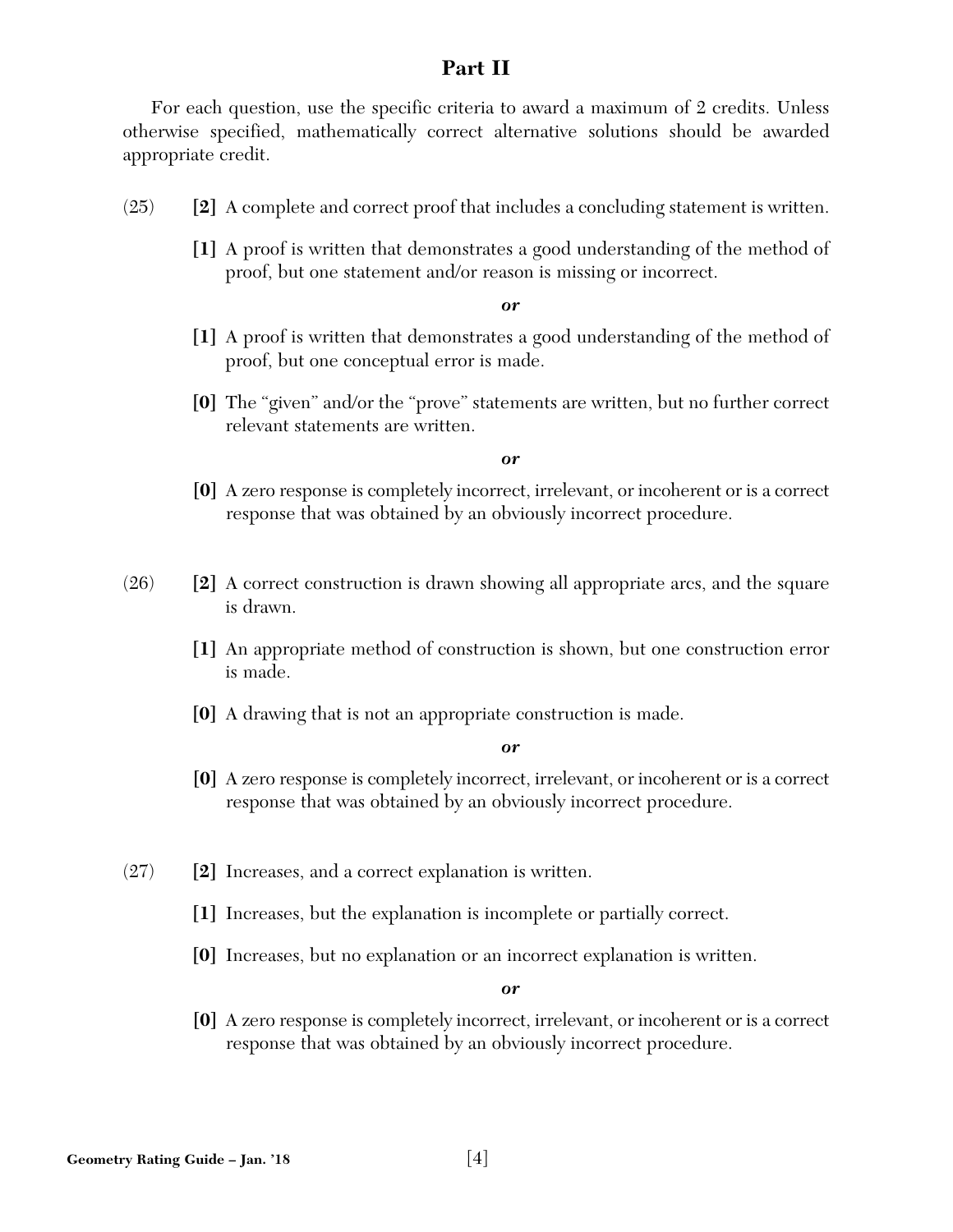- (28) **[2]** 72, and correct work is shown.
	- **[1]** Appropriate work is shown, but one computational error is made.

**[1]** Appropriate work is shown, but one conceptual error is made.

*or*

**[1]** Appropriate work is shown to find 288, the central angle of the unshaded area, or to find 125π, the area of the shaded sector, but no further correct work is shown.

#### *or*

- **[1]** 72, but no work is shown.
- **[0]** A zero response is completely incorrect, irrelevant, or incoherent or is a correct response that was obtained by an obviously incorrect procedure.
- (29) **[2]** 1170, and correct work is shown.
	- **[1]** Appropriate work is shown, but one computational or rounding error is made.

*or*

**[1]** Appropriate work is shown, but one conceptual error is made.

#### *or*

**[1]** Appropriate work is shown to find the correct mass of one steel part, but no further correct work is shown.

- **[1]** 1170, but no work is shown.
- **[0]** A zero response is completely incorrect, irrelevant, or incoherent or is a correct response that was obtained by an obviously incorrect procedure.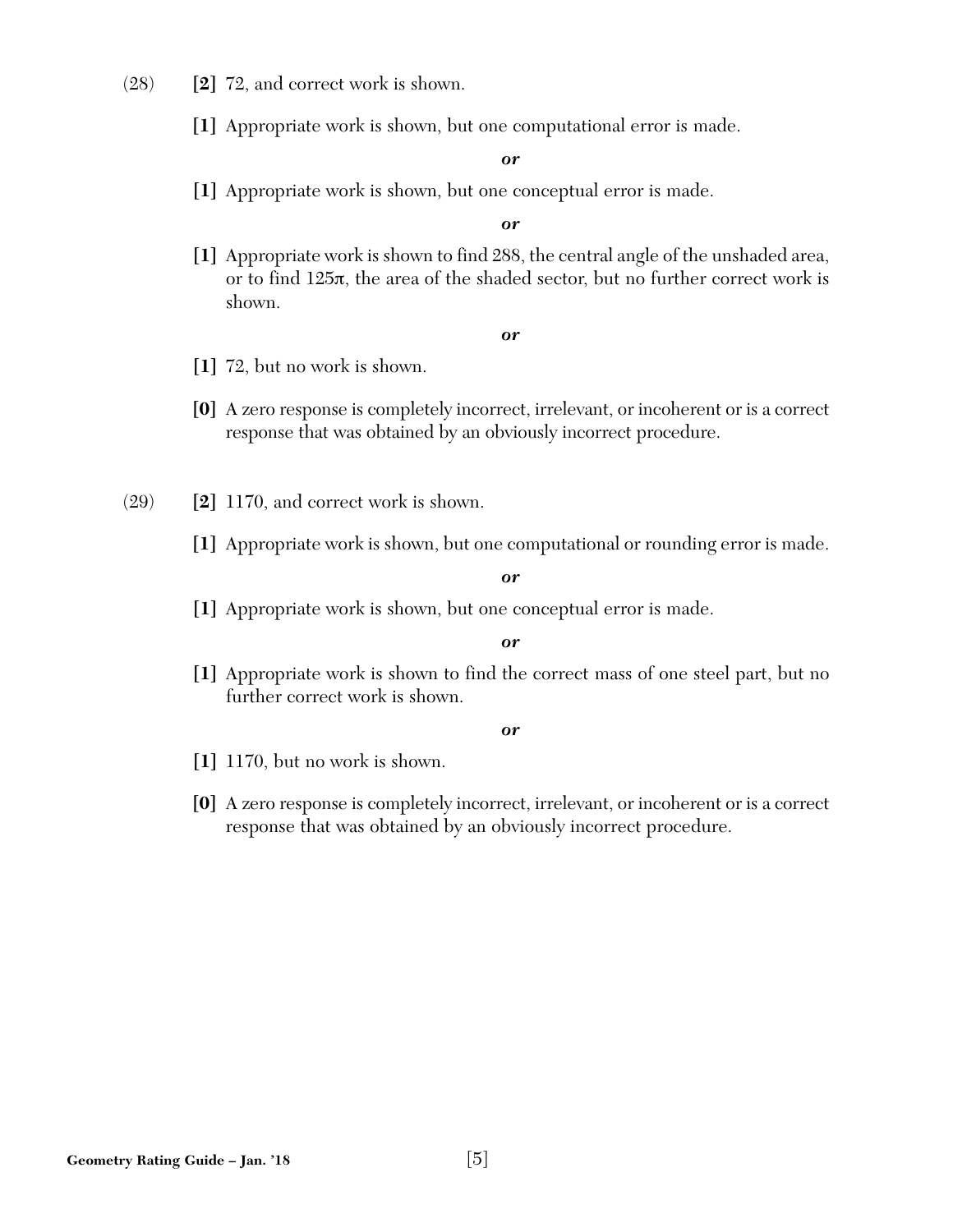- (30) **[2]** No, and a complete and correct explanation is written.
	- **[1]** An appropriate explanation is written, but one conceptual error is made.

**[1]** No, and an explanation is written, but it is incomplete or partially correct.

*or*

- **[1]** No, but an explanation that does not use the properties of rigid motions is written.
- **[0]** No, and the explanation is missing or incorrect.

*or*

- **[0]** A zero response is completely incorrect, irrelevant, or incoherent or is a correct response that was obtained by an obviously incorrect procedure.
- (31) **[2]** 71, and correct work is shown.
	- **[1]** Appropriate work is shown, but one computational or rounding error is made.

*or*

**[1]** Appropriate work is shown, but one conceptual error is made.

*or*

**[1]** A correct trigonometric equation is written, but no further correct work is shown.

- **[1]** 71, but no work is shown.
- **[0]** A zero response is completely incorrect, irrelevant, or incoherent or is a correct response that was obtained by an obviously incorrect procedure.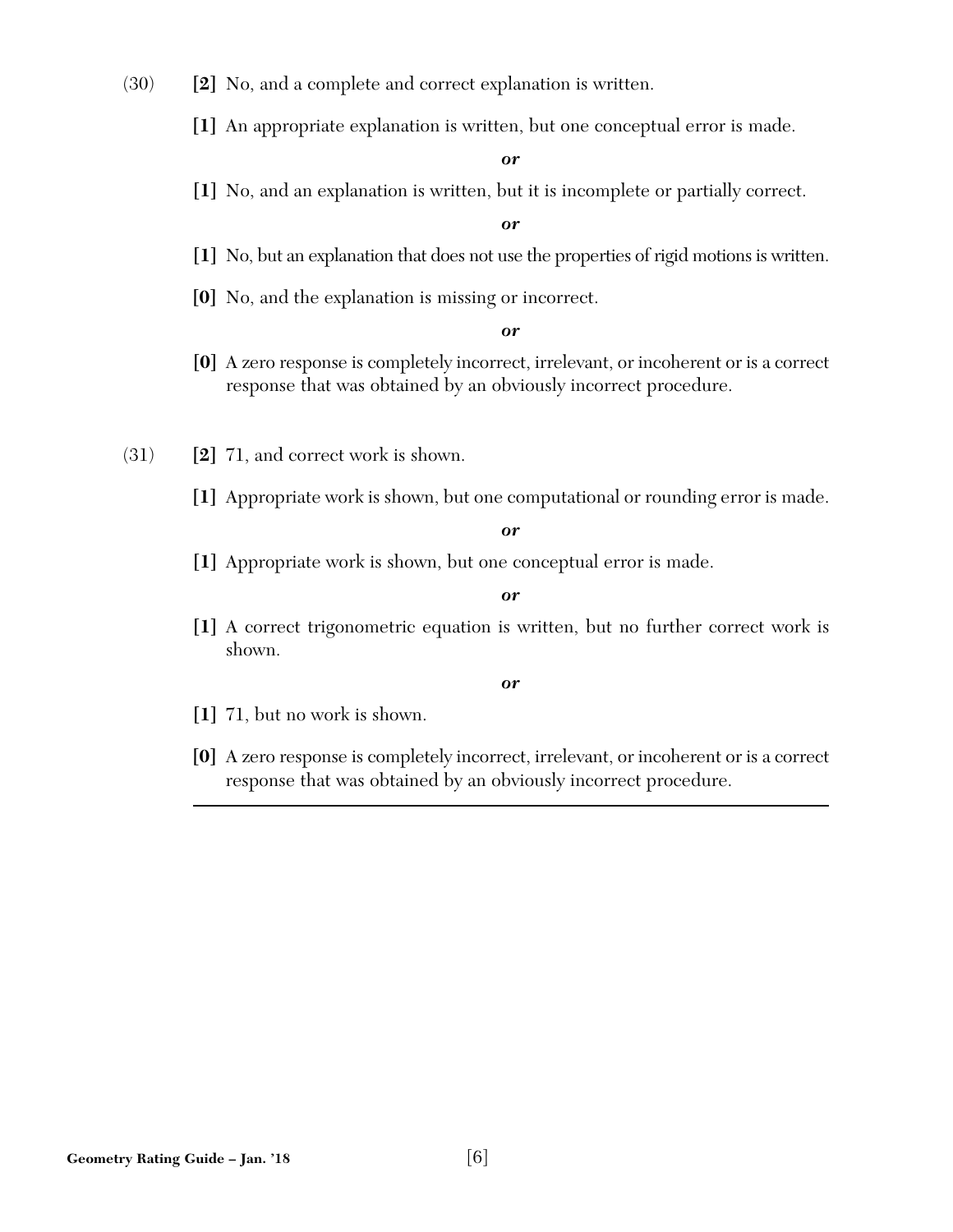## **Part III**

For each question, use the specific criteria to award a maximum of 4 credits. Unless otherwise specified, mathematically correct alternative solutions should be awarded appropriate credit.

- (32) **[4]** A correct transformation is described. A correct explanation is written.
	- **[3]** A correct transformation is described, but the explanation is incomplete.

*or*

- **[3]** A correct explanation is written, but the description of the transformation is incomplete.
- **[2]** A correct transformation is described, but no further correct work is shown.

#### *or*

- **[2]** A correct explanation is written, but no further correct work is shown.
- **[1]** An appropriate transformation is written, but it is incomplete. No further correct work is shown.

- **[1]** An appropriate explanation is written, but it is incomplete. No further correct work is shown.
- **[0]** A zero response is completely incorrect, irrelevant, or incoherent or is a correct response that was obtained by an obviously incorrect procedure.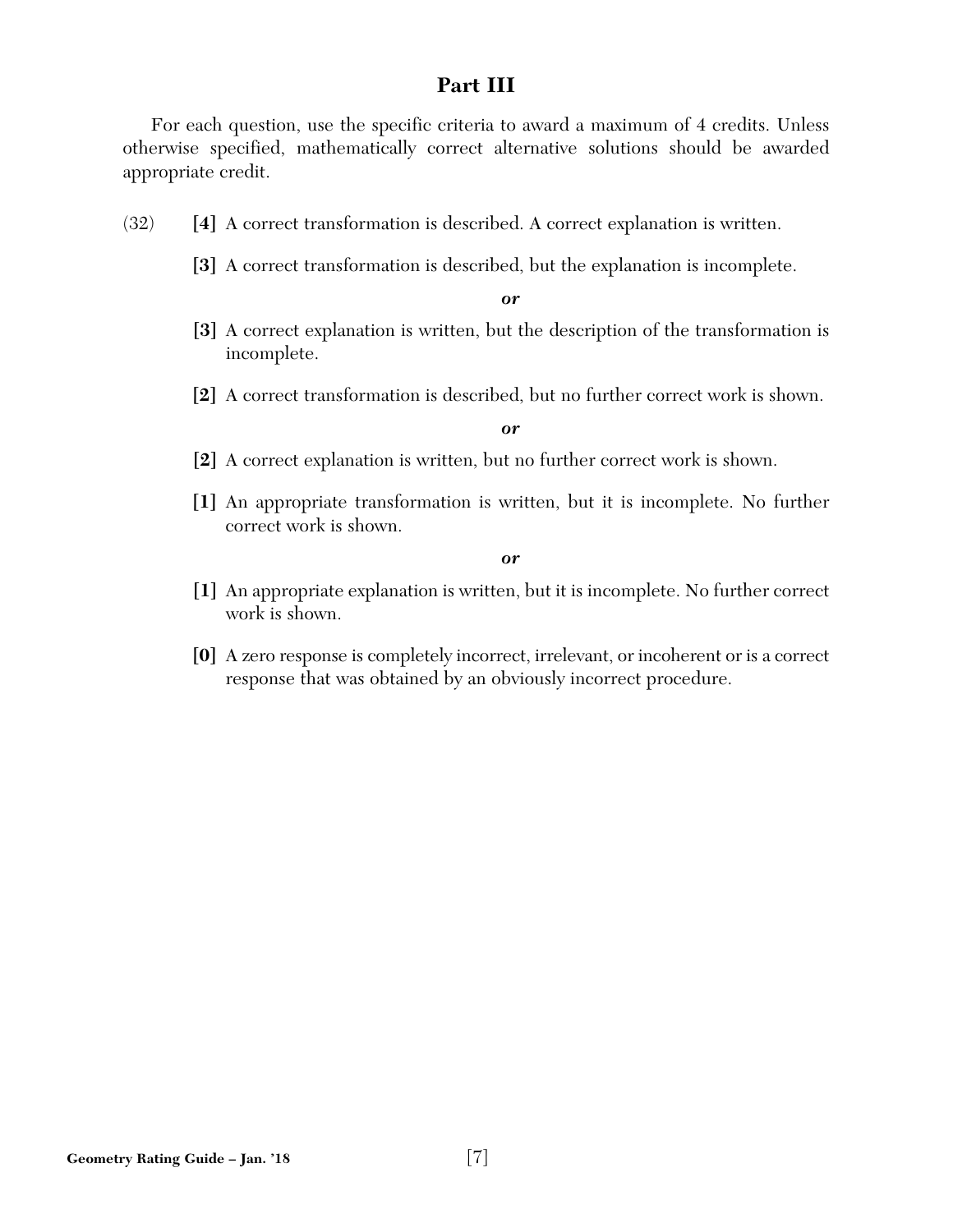- (33) **[4]** 586, and correct work is shown.
	- **[3]** Appropriate work is shown, but one computational or rounding error is made. An appropriate volume is stated.

- **[3]** The volumes of both the cylinder and hemisphere are found correctly, but the volumes are not added.
- **[2]** Appropriate work is shown, but two or more computational or rounding errors are made. An appropriate volume is stated.

*or*

- **[2]** Appropriate work is shown, but one conceptual error is made. An appropriate volume is stated.
- **[1]** Appropriate work is shown, but one conceptual error and one computational or rounding error are made. An appropriate volume is stated.

*or*

**[1]** Appropriate work is shown to find the volume of the cylinder, but no further correct work is shown.

*or*

**[1]** Appropriate work is shown to find the volume of a sphere, but no further correct work is shown.

- **[1]** 586, but no work is shown.
- **[0]** A zero response is completely incorrect, irrelevant, or incoherent or is a correct response that was obtained by an obviously incorrect procedure.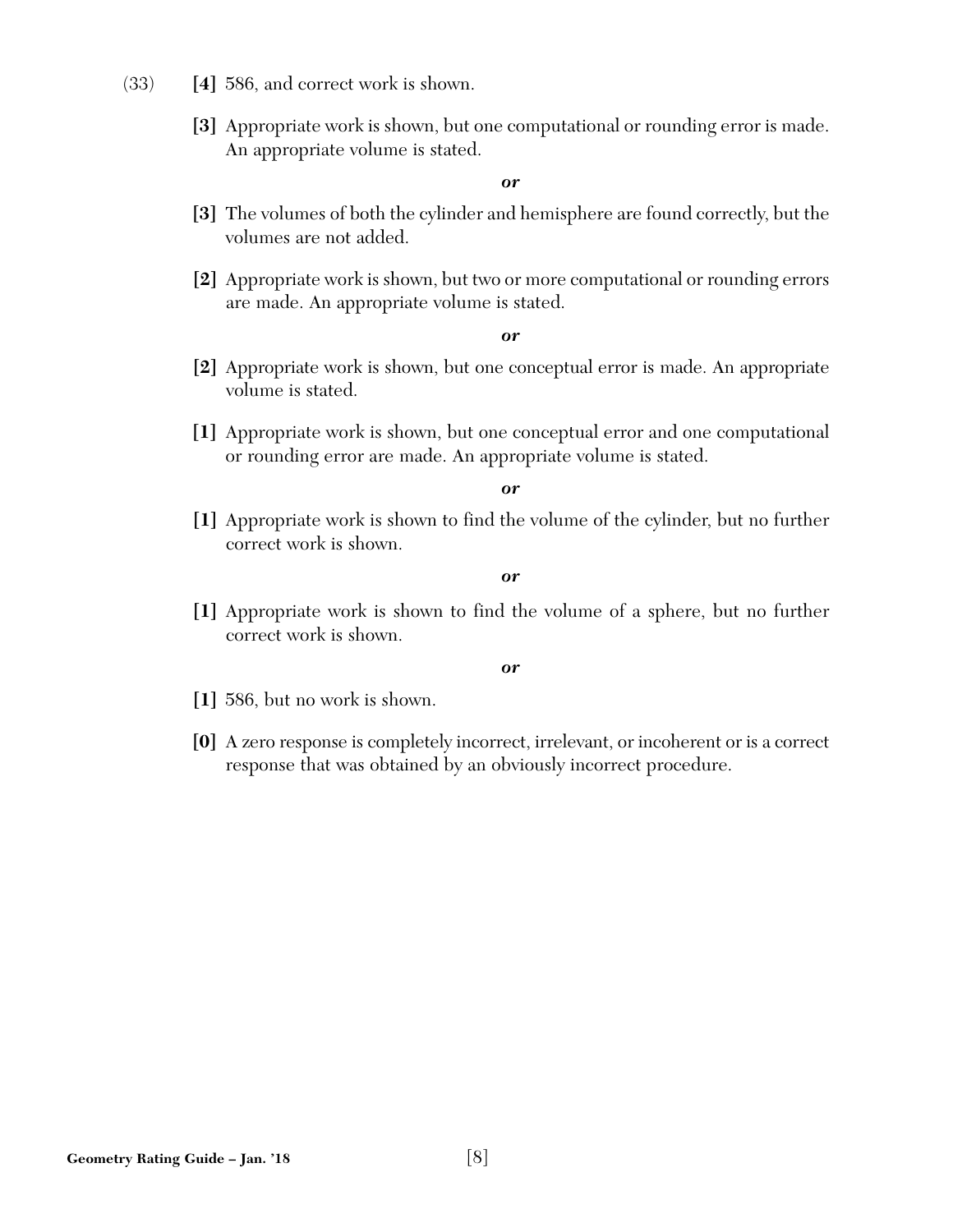- (34) **[4]** 7.7 and 6.2, and appropriate work is shown. \*\*
	- **[3]** Appropriate work is shown, but one computational or rounding error is made. Appropriate solutions are found.
	- **[2]** Appropriate work is shown, but two or more computational or rounding errors are made. Appropriate solutions are found.

**[2]** Appropriate work is shown to find either 7.7 or 6.2, but no further work is shown.

*or*

- **[2]** Two correct equations are written to find the required distances, but no further correct work is shown.
- **[1]** Only one correct equation is written to find a required distance, but no further correct work is shown.

- **[1]** 7.7 and 6.2, but no work is shown.
- **[0]** A zero response is completely incorrect, irrelevant, or incoherent or is a correct response that was obtained by an obviously incorrect procedure.
- \*\* If there is no indication in the exam booklet that the typographical error in the label of the length of line segment *HM* was corrected, and the student's work clearly shows an attempt to convert 4.5 meters to miles, the student should be awarded full credit for this question.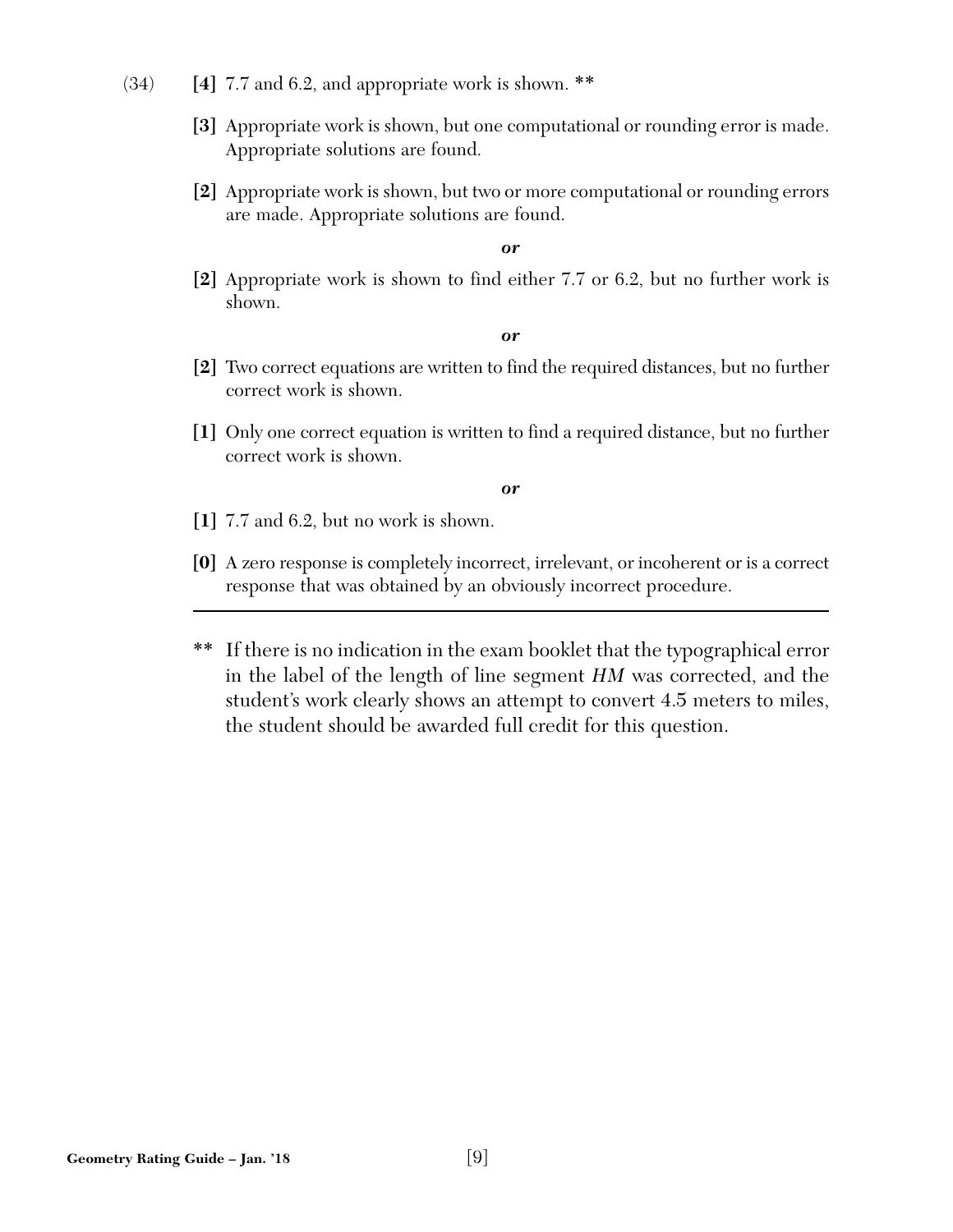## **Part IV**

For this question, use the specific criteria to award a maximum of 6 credits. Unless otherwise specified, mathematically correct alternative solutions should be awarded appropriate credit.

- (35) **[6]** Correct work is shown to prove  $\triangle$ *PAT* is an isosceles triangle. Point *R*(2,9) is stated, and correct work is shown to prove *PART* is a parallelogram.
	- **[5]** Appropriate work is shown, but one computational or graphing error is made.

*or*

**[5]** Appropriate work is shown, but one concluding statement is missing or incorrect.

*or*

**[5]** Correct proofs are written, but the coordinates of point *R* are not stated or are stated incorrectly.

*or*

- **[5]** Correct proofs are written to prove *PAT* is an isosceles triangle, and either parallelogram *PRAT* or *PRTA* is proven.
- **[4]** Appropriate work is shown, but two computational or graphing errors are made.

## *or*

**[4]** Appropriate work is shown, but one conceptual error is made.

*or*

- **[4]** Correct work is shown to find *R*(2,9) and prove quadrilateral *PART* is a parallelogram.
- **[3]** Appropriate work is shown, but three or more computational or graphing errors are made.

*or*

**[3]** Appropriate work is shown, but one conceptual error and one computational or graphing error are made.

*or*

**[3]** Correct work is shown to prove *PART* is a parallelogram. No further correct work is shown.

*or*

[3] Correct work is shown to prove  $\triangle$ *PAT* is an isosceles triangle, and point *R*(2,9) is stated. No further correct work is shown.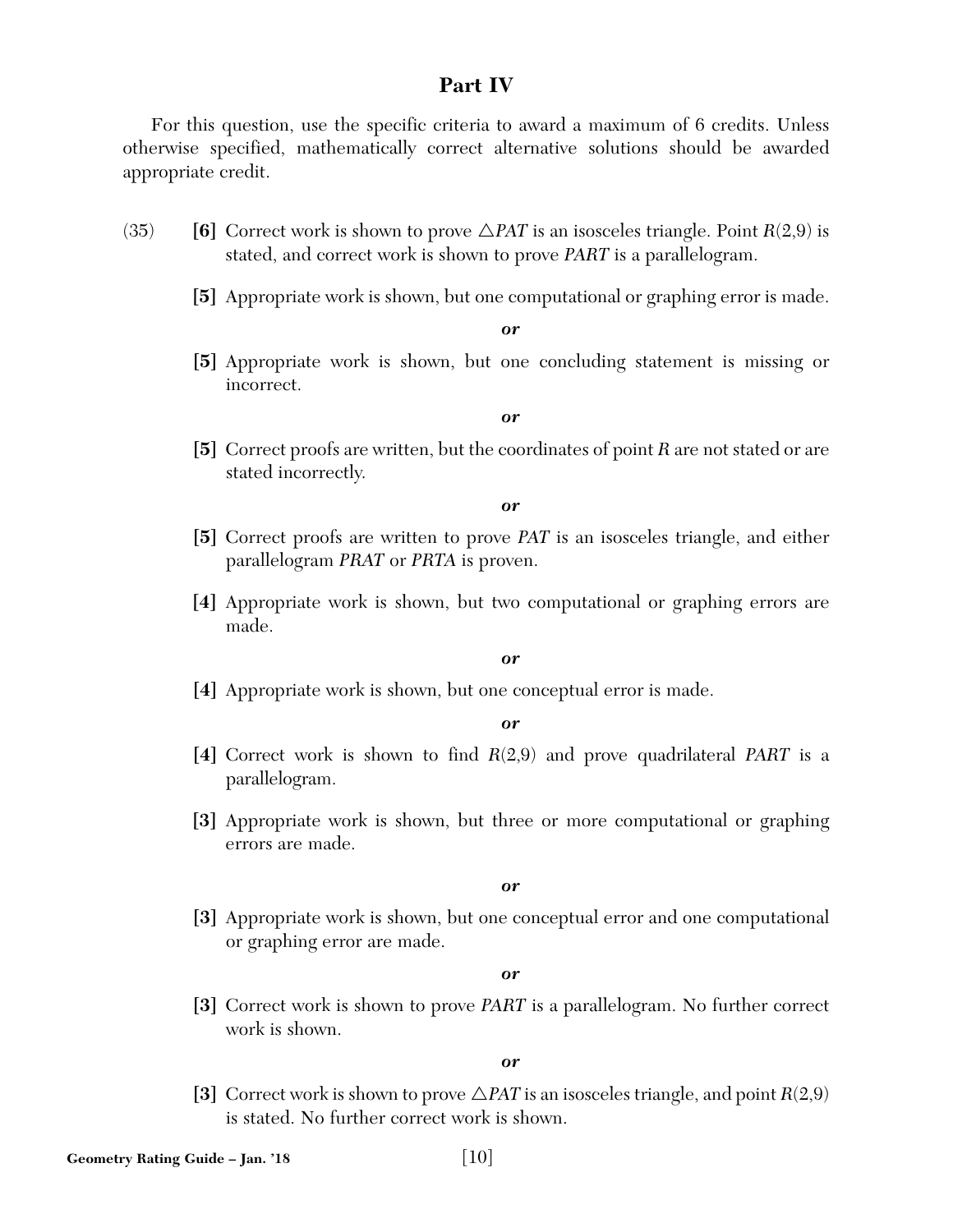**[2]** Appropriate work is shown, but one conceptual error and two or more computational or graphing errors are made.

#### *or*

**[2]** Appropriate work is shown, but two conceptual errors are made.

#### *or*

- [2] Correct work is shown to prove  $\triangle$ *PAT* is an isosceles triangle, but no further correct work is shown.
- **[1]** Appropriate work is shown, but two conceptual errors and one computational or graphing error are made.

#### *or*

**[1]** Appropriate work is shown to find the slopes and/or lengths of all four sides and/or the midpoint of the diagonals of quadrilateral *PART,* but no further correct work is shown.

#### *or*

 $\llbracket 1 \rrbracket$  Appropriate work is shown to find the lengths of *PA* and *AT*, but no further correct work is shown.

- **[1]** Point *R*(2,9) is stated, but no further correct work is shown.
- **[0]** A zero response is completely incorrect, irrelevant, or incoherent or is a correct response that was obtained by an obviously incorrect procedure.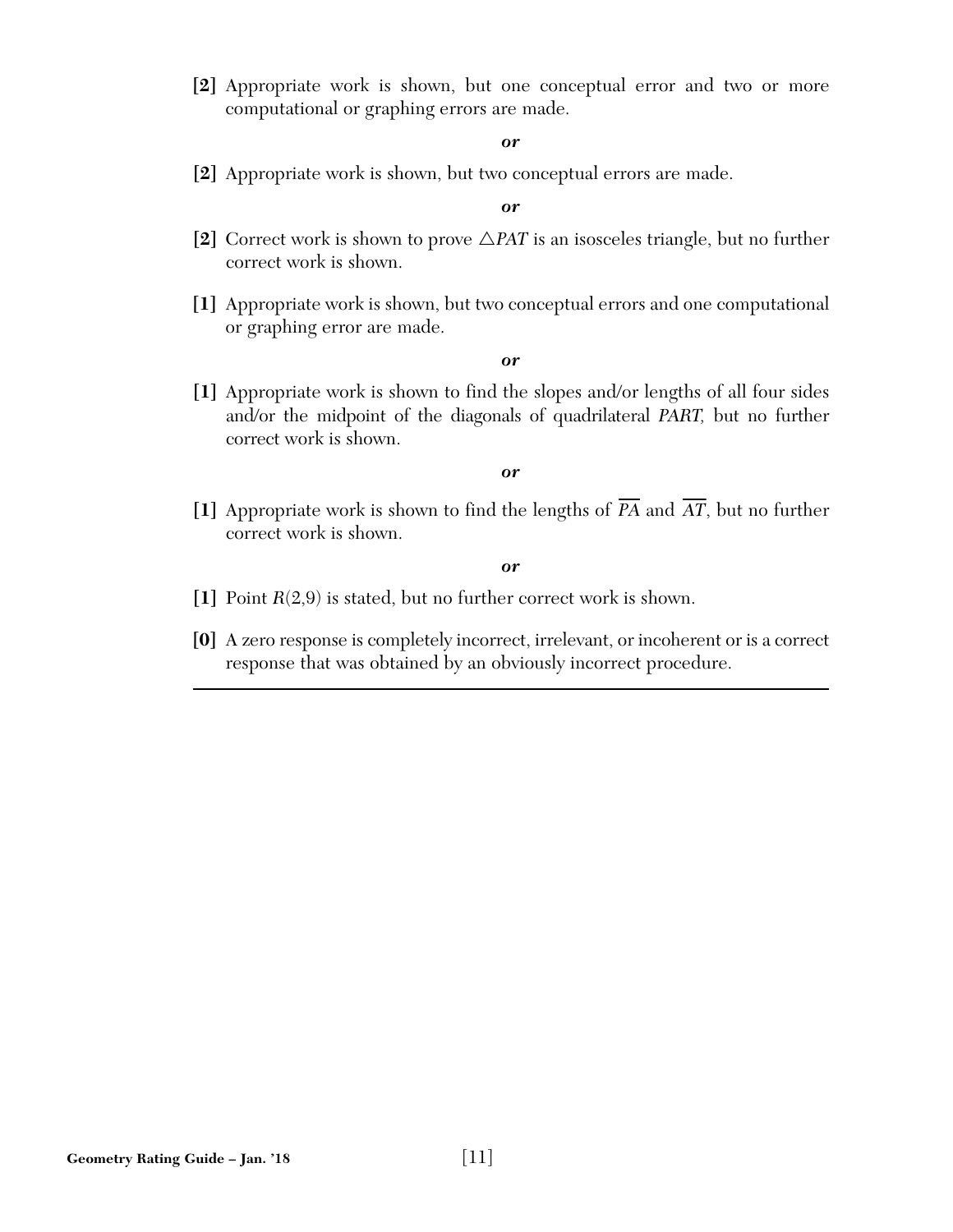## **Map to the Learning Standards Geometry January 2018**

| Question                | <b>Type</b>                 | <b>Credits</b> | <b>Cluster</b> |
|-------------------------|-----------------------------|----------------|----------------|
| 1                       | Multiple Choice             | $\overline{2}$ | $G-CO.B$       |
| $\overline{2}$          | Multiple Choice             | $\overline{2}$ | G-CO.C         |
| $\overline{\mathbf{3}}$ | Multiple Choice             | $\mathbf{2}$   | $G-CO.B$       |
| $\overline{4}$          | Multiple Choice             | $\overline{2}$ | G-SRT.C        |
| 5                       | Multiple Choice             | $\mathbf{2}$   | G-GMD.B        |
| 6                       | Multiple Choice             | $\overline{2}$ | G-GPE.B        |
| $\overline{7}$          | Multiple Choice             | $\mathbf{2}$   | G-MG.A         |
| $\,$ $\,$               | Multiple Choice             | $\overline{2}$ | $G-CO.B$       |
| 9                       | Multiple Choice             | $\overline{2}$ | G-CO.C         |
| 10                      | Multiple Choice             | $\mathfrak{2}$ | G-GMD.B        |
| 11                      | Multiple Choice             | $\overline{2}$ | G-SRT.A        |
| 12                      | Multiple Choice             | $\mathbf{2}$   | G-GPE.A        |
| 13                      | Multiple Choice             | $\overline{2}$ | G-SRT.B        |
| 14                      | Multiple Choice             | $\mathbf{2}$   | G-SRT.A        |
| 15                      | Multiple Choice             | $\overline{2}$ | $G-CO.A$       |
| 16                      | Multiple Choice             | $\overline{2}$ | $G-C.A$        |
| 17                      | Multiple Choice             | $\mathfrak{2}$ | G-SRT.B        |
| 18                      | Multiple Choice             | $\overline{2}$ | G-CO.C         |
| 19                      | Multiple Choice             | $\mathbf{2}$   | G-CO.C         |
| 20                      | Multiple Choice             | $\overline{2}$ | G-GPE.B        |
| 21                      | Multiple Choice             | $\mathfrak{2}$ | $G-C.A$        |
| 22                      | Multiple Choice             | $\overline{2}$ | G-GMD.A        |
| 23                      | Multiple Choice             | $\overline{2}$ | G-SRT.B        |
| 24                      | Multiple Choice             | $\sqrt{2}$     | G-SRT.A        |
| 25                      | <b>Constructed Response</b> | $\sqrt{2}$     | G-CO.C         |
| 26                      | <b>Constructed Response</b> | $\mathfrak{2}$ | $G-CO.D$       |
| 27                      | <b>Constructed Response</b> | $\overline{2}$ | G-SRT.C        |
| 28                      | <b>Constructed Response</b> | $\overline{2}$ | $G-C.B$        |
| 29                      | <b>Constructed Response</b> | $\overline{2}$ | $G-MG.A$       |
| 30                      | <b>Constructed Response</b> | $\overline{2}$ | $G-CO.B$       |
| 31                      | <b>Constructed Response</b> | $\mathbf{2}$   | G-SRT.C        |
| 32                      | <b>Constructed Response</b> | $\overline{4}$ | G-SRT.A        |
| 33                      | <b>Constructed Response</b> | $\overline{4}$ | $G-MG.A$       |
| 34                      | <b>Constructed Response</b> | $\overline{4}$ | G-SRT.C        |
| 35                      | <b>Constructed Response</b> | 6              | G-GPE.B        |